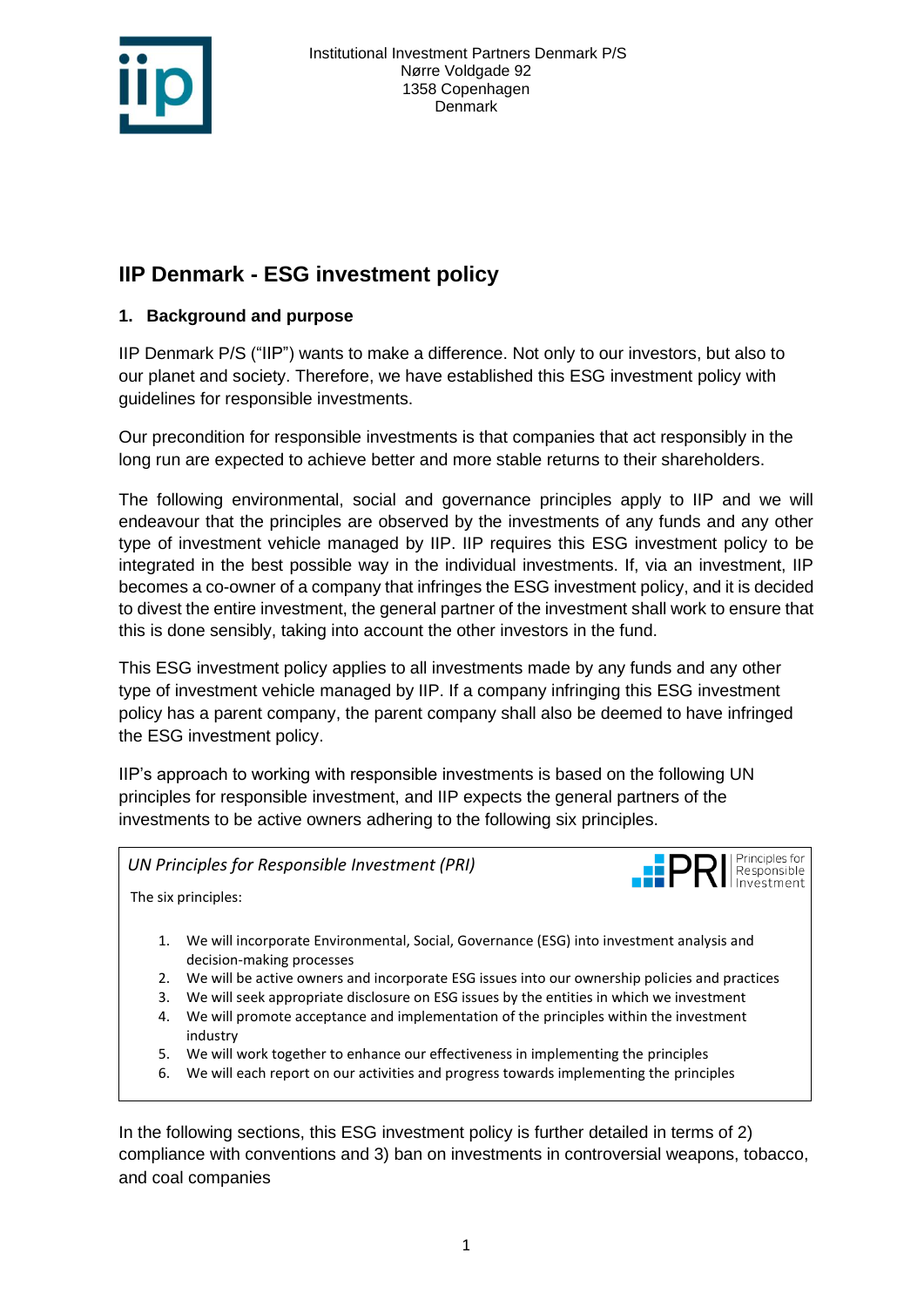

## **2. Compliance with conventions**

IIP shall not make investments in funds that invest in businesses which:

- 1. Deliberately infringe conventions laid down by international organizations and ratified by Denmark or the jurisdiction in which the investment is made
- 2. Deliberately infringe national legislation
- 3. Deliberately infringe sanctions imposed by the UN or the EU

In the assessment of these aspects, the natural, common denominator is the central UN conventions on human rights and labour rights, environmental aspects, and anti-corruption.

For the assessment of whether a business infringes conventions, the UN principles of Global Compact are applied by IIP:



The UN principles of Global Compact are in line with the central conventions and are based on the following:

- The Universal Declaration of Human Rights
- The International Labour Organization's (ILO) Declaration on Fundamental Principles and Rights at Work
- The Rio Declaration on Environment and Development
- The United Nations Convention against Corruption